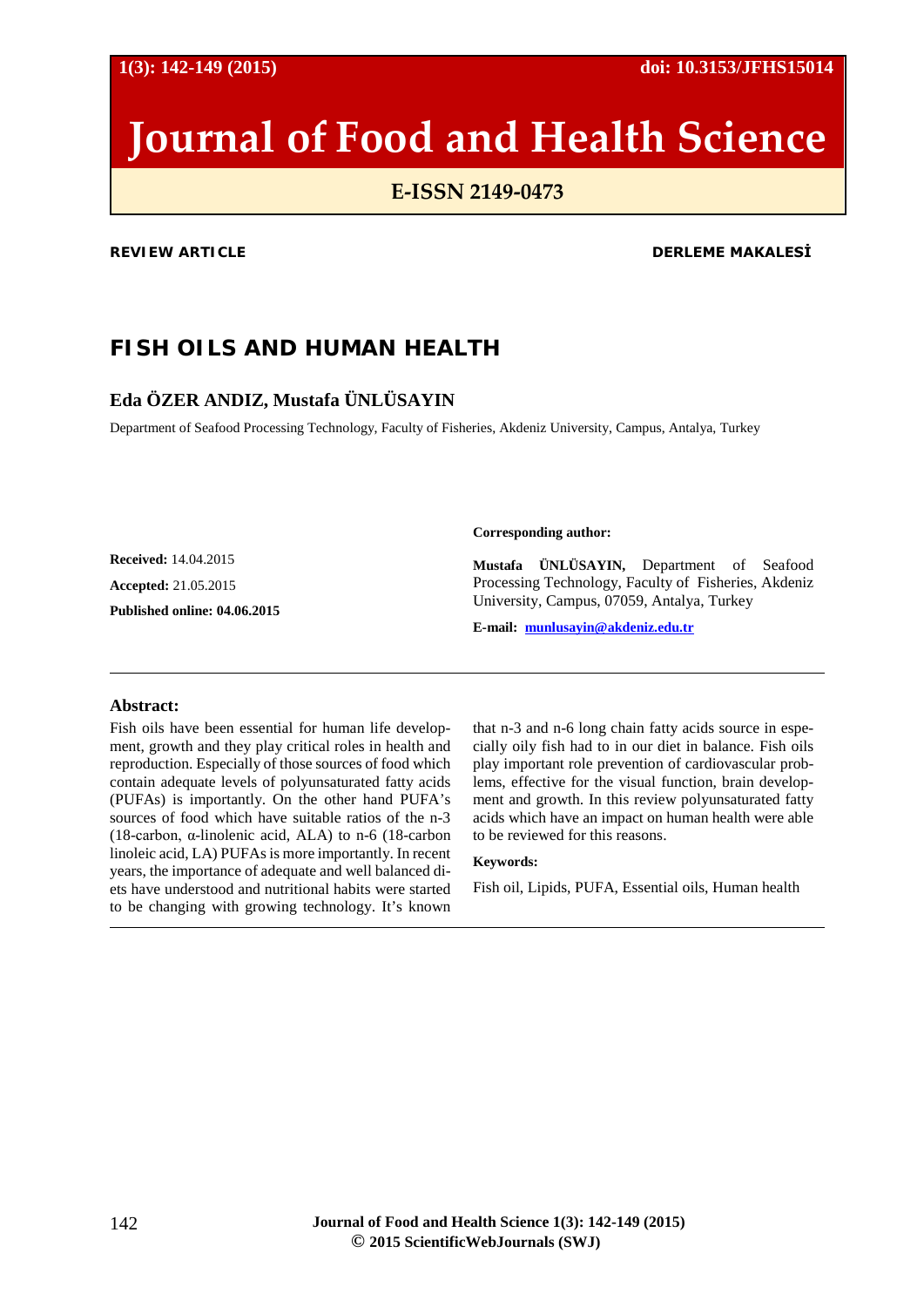Journal abbreviation: **J Food Health Sci**

#### **Introduction**

Many of the fatty acids can be synthesized by humans, but there is a group of polyunsaturated fatty acids (PUFAs), the essential fatty acids that the human body cannot produce omega-3 (n-3) and omega-6 (n-6) fatty acids. Omega-3 fatty acids eicosapentaenoic acid (EPA) or docosahexaenoic acid (DHA); however, the data on the shorterchain omega-3 fatty acid ALA were far less certain (Wang et al., 2004). The major sources of EPA and DHA in food and dietary supplements were found in fatty fish, fish products, marine oils, and certain algae oils. It is influenced not only by the kind of fish but also by the maturity, season, food availability and feeding habit. Fat deposition occurs in muscle tissue (e.g. carp, herring), in liver (cod, haddock, saithe) or in intestines (blue pike, pike, perch). Fish and fish oils contain omega3 (n-3) fatty acids; in particular, EPA (C20:5 x3) and DHA (C22:6 x3) (Holub and Holub, 2004), which is originated from phytoplankton and seaweed in the food chain (Visentainer et al., 2007). The rate of conversion by humans of ALA to EPA is low, with estimates ranging from 0.2% to 15%, as is the conversion of EPA to DHA (Kris-Etherton et al., 2002). However, in two researches have been reported that high intakes of ALA significant increases in long chain omega-3 fatty acids in various body compartments (Francois et al., 2003). Major sources of dietary and supplemental ALA are from soybean and canola oils, walnuts and flax seed (Sontrop and Campbell, 2006).

The parent omega-6 fatty acid is linoleic acid (C18:2 n-6, LA) and the parent omega-3 fatty acid is α-linolenic acid (C18:3 n-3, ALA). Omega-6 fatty acids as arachidonic acid (C20:4n-6; AA) could be synthesized by humans from LA, and omega-3 fatty acids, as eicosapentaenoic acid (C20:5 n-3; EPA), docosapentaenoic acid (C22:5 n-3, DPA) and docosahexaenoic acid (C22:6 n-3, DHA), from ALA; however, the conversion of ALA in EPA, DPA and DHA is low and these omega-3 fatty acids are considered essential fatty acids too. Therefore, both n-3 and n-6 PUFA are entirely derived from the diet and necessary for human health (Rubio-Rodríguez et al., 2010).

Since the conversion of ALA to EPA and DHA are not particularly efficient in humans. Preformed dietary sources of EPA and DHA are the best way to ensure adequate intake; oily fish such as tuna, salmon, mackerel, and sardines are rich in preformed EPA and DHA (McGregor et al., 2001).

#### **Health Effects of Fish Oils**

The long chain EPA and DHA could alter cell membrane structure and function by increasing fluidity (Yaqoob and Shaikh, 2010) and n-3 fatty acid (FA) rich particles use direct lipid–lipid proteoglycan interactions for blood clearance and cell uptake (Densupsoontorn et al., 2008, Murray-Taylor et al., 2010). The most noticeable effects come from studies where the substitution of saturated fat with oleic acid has been tested. Isocaloric replacement of about 5% of energy from saturated fatty acids by oleic acid (or PUFA) has been estimated to reduce coronary heart disease risk by 20–40% mainly via low-density lipoprotein (LDL) cholesterol reduction (Kris-Etherton, 1999). The other beneficial effects on risk factors for cardiovascular disease (CVD) such as factors related to thrombogenesis, in vitro LDL oxidative susceptibility and insulin sensitivity have been reported by Kris-Etherton (1999) and Vessby et al., (2001). n-3 PUFAs have the ability to respond to inflammation in atherogenesis through direct and indirect mechanisms. A direct mechanism through which n-3 PUFA decrease inflammation includes its rapid effect on the regulation of transcription factors (Arterburn et. al.,2006) and indirect modes of actions include the production of three- and fiveseries eicosanoids and inflammation-resolving lipid mediators (Adkins and Kelly, 2010).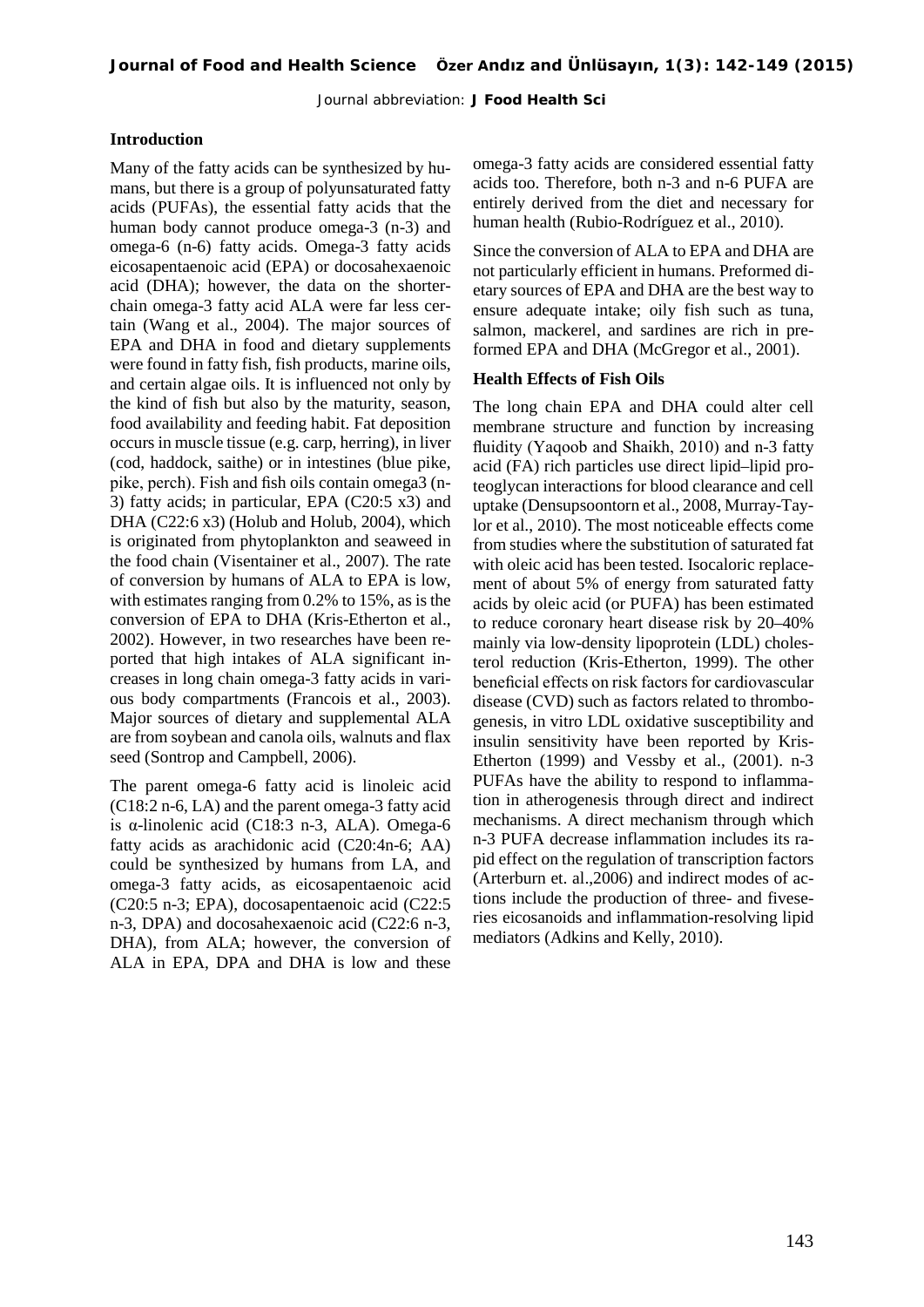#### **Journal of Food and Health Science Özer Andız and Ünlüsayın, 1(3): 142-149 (2015)**

Journal abbreviation: **J Food Health Sci**



Figure 1. Biosynthesis pathways of omega-6 (n-6) and omega-3 (n-3) polyunsaturated fatty acids (adapted from de Roos et al., 2009 and Dunbar et al., 2014)

In many European countries, estimates of EPA+DHA intake are rather scarce. Mean dietary intakes of these fatty acids among adults have recently reported a daily intake of 265 mg in Austria, 380 mg in France, 250 in Germany and 90 mg in The Netherlands (EFSA, 2009). Recommendations of EPA + DHA intake from international authorities range 200–650 mg per day and are based on the convincing inverse relationship observed

between its consumption and a decreased risk of CVD (WHO, 2003, EFSA, 2005). The American Heart Association (AHA) estimates based on consumption of one portion  $(125 \text{ g})$  of oily fish  $(2 \text{ g})$ EPA + DHA per 100 g on average) and one portion of lean fish  $(0.2 \frac{g}{100} g)$  result in an approximate intake of 3 g of DHA + EPA per week or  $430$ mg per day. This association also established intakes of 1 g of  $EPA + DHA$  from fish or fish oils for subjects with clinical history of CVD and a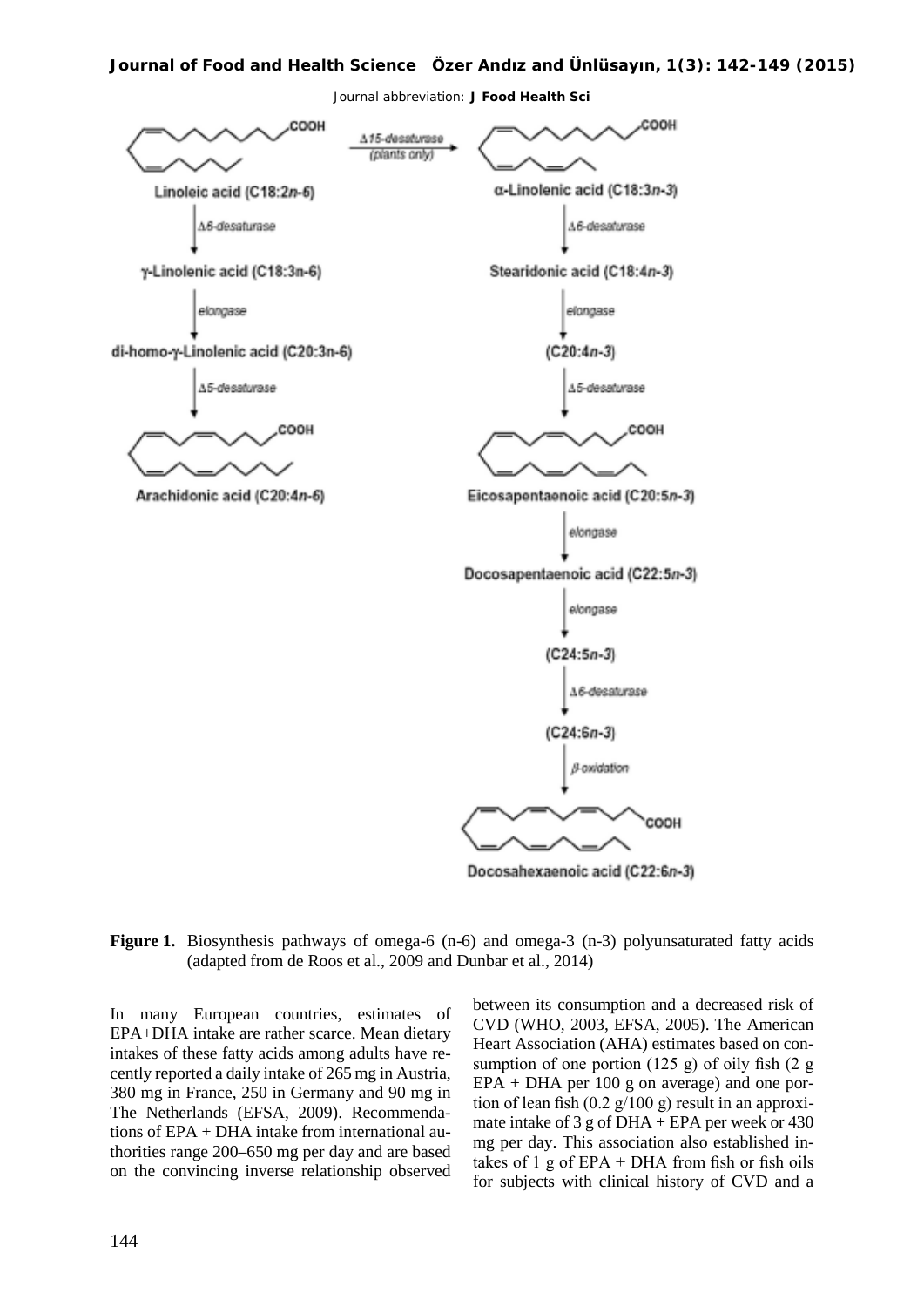Journal abbreviation: **J Food Health Sci**

2-4 g supplement for subjects with high blood triglycerides which produces typical 20-40 % reductions (Kris-Etherton, 2003). The French authority for food safety also established recommendations for adult men (500 mg/day) and adult women (400 mg/day) (AFFSA, 2003). Interestingly, although the above mentioned recommended daily intake (RDI) currently used in Europe are well above this value (400-450 mg/day), EFSA argues that the most recent evidence shows that, when only healthy subjects are considered, the intake of EPA+DHA is negatively related to cardiovascular (CV) risk in a dose-dependent way up to 250 mg/day that means 1–2 servings of oily fish per week (EFSA, 2009). According to Su (2009) indicates that 7% erythrocyte DHA is the appropriate target amount needed to prevent affective disorders. In order to achieve the level, the dosage for children should be 400 to 700 mg DHA per day, and for adults 700 to 1000 mg per day. These amounts are consistent with the levels of DHA consumption in the populations that consume large amounts of fish cited above. Marangell et al., (2004) reported that fish oil supplementation (a combination of EPA and DHA 2.96 g per day), starting between 34 and 36 weeks of pregnancy, did not prevent the occurrence of postpartum depression (PPD) in women who had experienced it after previous pregnancies. They observed postpartum depressive episodes in four of seven subjects. The expected rate of recurrence of postpartum depression was 20-60 % reported by Wisner et al. (2001). Epidemiological studies indicate that humans evolved on a diet with a ratio of omega-6/ omega-3 polyunsaturated fatty acids of approximately 1, compared to the modern typical western diet where the ratio increased to 10-30:1 (Simopoulos, 2006). This change attributed to the increased intake of omega-6 fatty acids coupled with a decreased intake of omega-3 fatty acids, particularly EPA and DHA. Unfortunately, a high omega-6:omega-3 ratio promotes the pathogenesis of many diseases, including CVD, cancer, and inflammatory diseases, whereas increased levels of long-chain omega-3 fatty acids (lower omega-6:omega-3), with an optimal ratio of 2-4:1, exert suppressive effects due to eicosanoid function (Simpoulos, 2002). For CVD prevention, the National Heart Foundation (NHF) of Australia and the American Heart Association (AHA) ecommend two to three servings of oily fish a week or 500 mg/day of EPA/DHA for adults (Colquhoun et al., 2008). Researchers from Taiwan Medical University published a recent study in which they

found that a mixture of 4.4g EPA and 2.2g DHA alleviated depression (versus placebo) in those with treatment-resistant depression. This was a two-month study involving patients who were on anti-depressants that were not working. As with the other omega-3 studies discussed, the fish oil was well-tolerated and no adverse events were reported by Su (2003).

It is well recognized that n-6 PUFAs, especially arachidonic acid are needed for fetal and infant brain development and that n-6 linoleic acid is needed to prevent essential fatty acid deficiency states in humans. Also n-6 PUFAs can contribute to decreasing some factors related to human cardiovascular disease (Deckelbaum and Calder, 2010). The n-6 PUFAs are known to have proinflammatory activity which could play important roles in immune function. Typically, human inflammatory cells contain high proportions of the n-6 PUFA arachidonic acid and low proportions of n-3 PUFA. The significance of this difference is that arachidonic acid is the precursor of two-series prostaglandins and four-series leukotrienes, which are highly-active mediators of inflammation (Calder, 2002). The n-3 long chain PUFA content of plasma phospholipids is significantly increased after patients were fed a low n-6 PUFA diet. These data demonstrate that reducing n-6 PUFA intake for 4 weeks increases n-3 long chain PUFA status in humans in the absence of increased n-3 PUFA intake (Wood et al., 2014) Some negative effects have been reported to be associated with adverse events excessive levels of n-6 including associations with obesity (Ailhaud et al., 2008, Anderson et al., 2010, Massiera et al., 2003, Muhlhausler and Ailhaud, 2013), diabetics, cancer, depression etc. (Turan et al., 2013) although more studies are needed to clarify the relationship with n-3 and n-6 mechanisms of these associations.

### **Conclusions**

The continuing accumulation and publication of evidence of the beneficial health effects of PUFAs captured the attention, not only of the medical that is generally becoming aware of the importance of diet to general physical and mental wellbeing. In fact, the two PUFA families that n-3 and n-6 are biologically connected through the cascade of enzymatic transformations that starts immediately after the intake of precursors from the diet. Moreover, after gathering evidence of insufficient intake of omega-3 fatty acids from the diet, the attention to the fatty acid composition present in food increased, thus, leading to an interest in the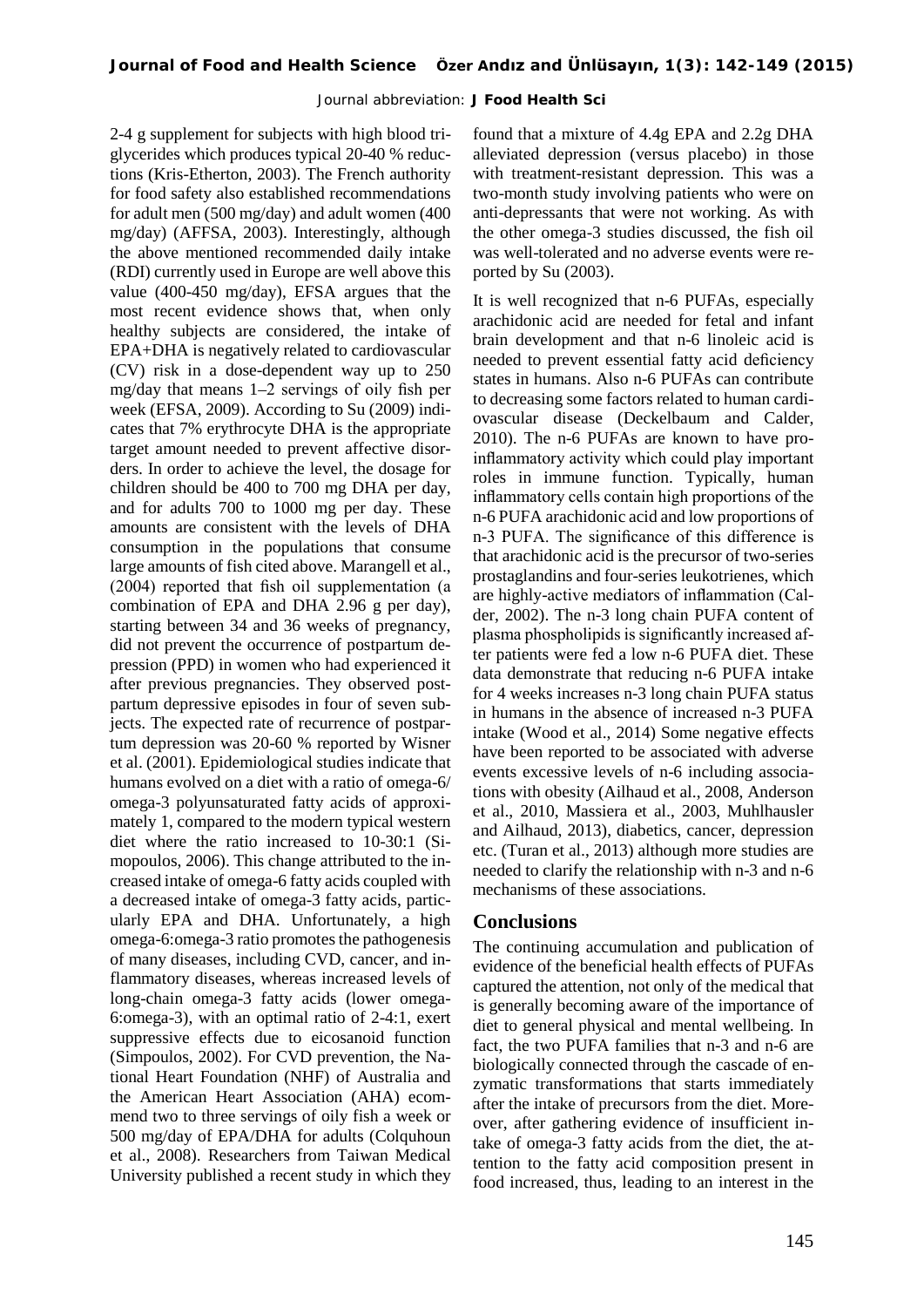#### Journal abbreviation: **J Food Health Sci**

n-6/n-3 balance as a measure of a healthy diet. Omega-3 and Omega-6 effects different issues in human health. n-6/n-3 ratio in diet is very important for health. The main dietary sources long chain n-3 PUFAs in nature are fish and marine animals and fish oils for healthy and balanced diets.

At least, common views are 1–2 servings of oily fish per week.

| References                 | Impact On Health                                                                  | Investigations                                                                                                                                                                                                         |
|----------------------------|-----------------------------------------------------------------------------------|------------------------------------------------------------------------------------------------------------------------------------------------------------------------------------------------------------------------|
| Dyerberg et al. 1975, 1978 | Low incidence of cardiovas-<br>cular heart disease                                | Eskimos consume more LC<br>ω-3 PUFAs; lowered plasma<br>triglyceride and cholesterol<br>levels; lowered LDL and<br>VLDL; high immunereactive<br>anti-thrombin AT-III,<br>heparin cofactor                              |
| Mozaffarian et al. 2005    | Reduction of chronic heart<br>failure and prevention of<br>cardiovascular disease | $EPA + DHA$ reduce risk of<br>coronary heart disease<br>including acute coronary<br>related sudden death                                                                                                               |
| Biondo et al. 2008         | Alters toxicity of<br>chemotherapeutic drugs                                      | EPA and/or DHA alters<br>toxicity and activities of<br>chemotherapeutic drugs                                                                                                                                          |
| Cicero et al. 2009         | Reduced blood pressure                                                            | n-3 PUFAs reduce blood<br>pressure via effect on<br>endothelial function                                                                                                                                               |
| Makhoul et al. 2011        | Effects on obesity                                                                | Triglycerides and C-reactive<br>protein attenuated in adults<br>with high red blood cell EPA<br>and DHA                                                                                                                |
| Rix et al. 2013            | Decrease in cardiac<br>arrhythmia                                                 | Evidence for prevention and<br>treatment of atrial fibrillation                                                                                                                                                        |
| Nikolakopoulou et al. 2013 | Skin and oral cancer                                                              | Selectively inhibits growth<br>and induces cell death in<br>early and late stage cancer                                                                                                                                |
| Tousoulis et al. 2014      | Lowered triglycerides                                                             | n-3 PUFAs lower<br>triglyceride concentrations<br>up to $27%$                                                                                                                                                          |
| Tousoulis et al. 2014      | Improved endothelial<br>function                                                  | Reduce adipogenesis and<br>lipogenesis in adult rodents<br>n-3 PUFAs improve<br>endothelial vasomotor<br>function via improved<br>vasodilation and improved<br>systemicarterial compliance<br>anti-inflammatory effect |

**Table 1:** Summary of some studies with health benefits of n-3 (omega-3)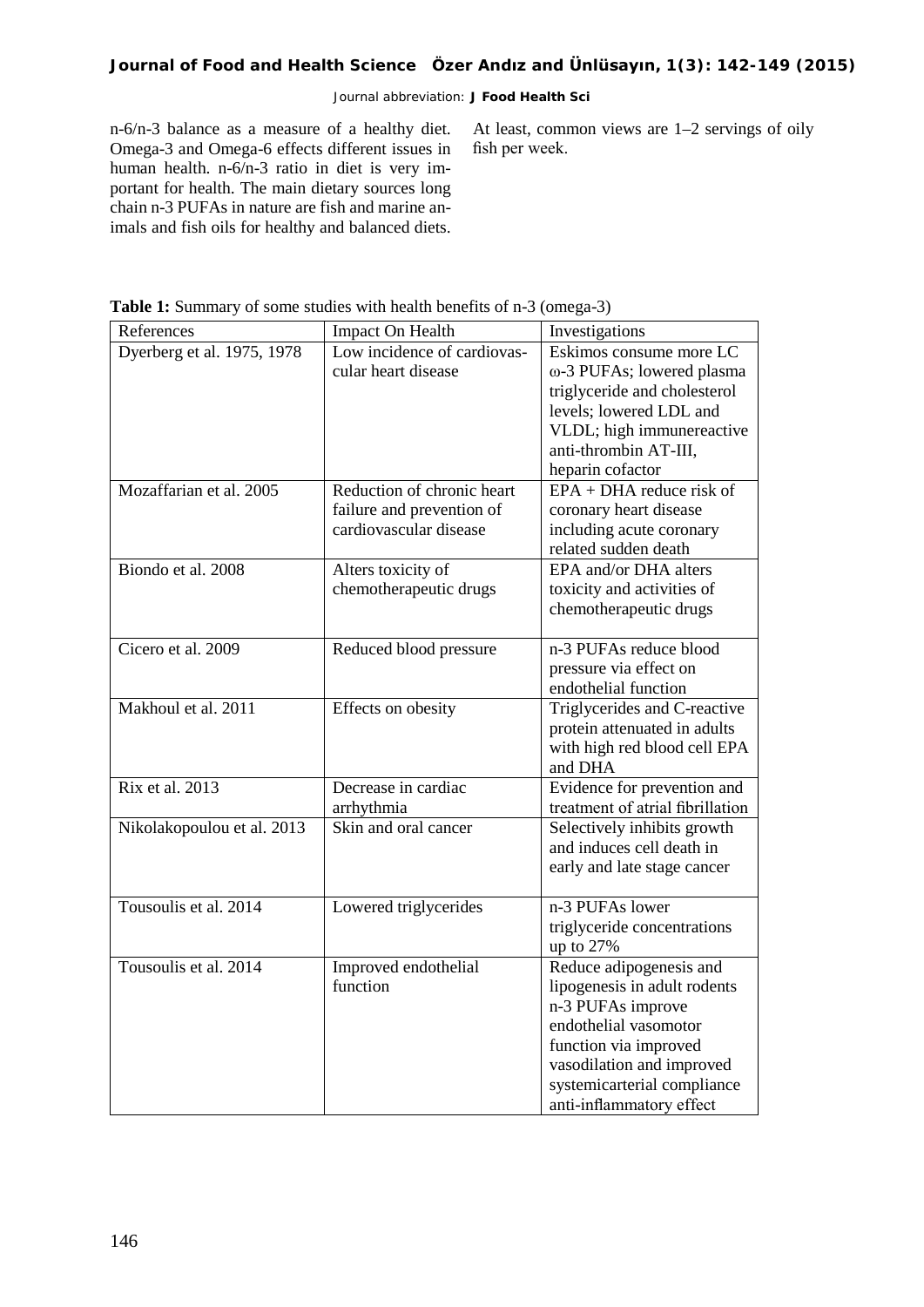#### **References**

- Adkins, Y., Kelley, D.S. (2010): Mechanisms underlying the cardioprotective effects of omega-3 polyunsaturated fatty acids. *Journal of Nutritional Biochemistry*, 21: 781792.
- Agence Français de Sécurité Sanitaire des Aliments (AFFSA) (2003): The omega-3 fatty acids and the cardiovascular system: nutritional benefits and claims; [http://www.afssa.fr/ftp/afssa/base](http://www.afssa.fr/ftp/afssa/basedoc/rapportomega3.pdf)[doc/rapportomega3.pdf.](http://www.afssa.fr/ftp/afssa/basedoc/rapportomega3.pdf)
- Ailhaud, G., Guesnet, P., Cunnane, S.C. (2008). An emerging risk factor for obesity: does disequilibrium of polyunsaturated fatty acid metabolism contribute to excessive adipose tissue development? *British Journal of Nutrition*, 100:461-470.
- Anderson, A.K., McDougald, D.M., Steiner-Asiedu, M. (2010). Dietary trans fatty acid intake and maternal and infant adiposity. *European Journal of Clinical Nutrition,* 64: 1308-1315.
- American Heart Association (AHA) Scientific Statement (2006): Diet and lifestyle recommendations revision: a scientific statement from the American Heart Association Nutrition Committee. *Circulation*, 114: 82-96.
- Arterburn LM, Hall EB, Oken H. (2006). Distribution, interconversion, and dose response of n-3 fatty acids in humans. *American Journal of Clinical Nutrition*, 83: 1467-1476.
- Biondo, P.D., Brindley, D.N., Sawyer, M.B., Field, C.J. (2008): The potential for treatment with dietary long-chain polyunsaturated n-3 fatty acids during chemotherapy. *Journal of Nutritional Biochemistry*, 19: 787-796.
- Calder, P.C. (2002): Dietary modification of inflammation with lipids. *Proceedings of the Nutrition Society*, 61: 345–358.
- Cicero, A.F., Ertek, S., Borghi, C. (2009): Omega-3 polyunsaturated fatty acids: their potential role in blood pressure prevention and management. *Current Vascular Pharmacology,* 7: 330-337.
- Colquhoun, D., Ferreira-Jardim, A., Udell, T., Eden, B. (2008): Fish, fish oils, n-3 polyunsaturated fatty acids and cardiovascular health. Review of Evidence. *National Heart Foundation of Australia*, 1-54.
- Deckelbaum, R.J., Calder, P.C. (2010): Dietary n-3 and n-6 fatty acids: are there 'bad' polyunsaturated fatty acids? *Current Opinion in Clinical Nutrition and Metabolic Care,* 13: 123- 124.
- Densupsoontorn, N., Carpentier, Y.A., Racine, R., Murray, F.M., Seo, T., Ramakrishnan, R. (2008): CD36 and proteoglycan-mediated pathways for (n-3) fatty acid enriched triglyceride-rich particle blood clearance in mouse models in vivo and in peritoneal macrophages in vitro. *Journal of Nutrition,* 138: 257-261.
- De Roos, B., Mavrommatis, Y., Brouwer, I.A. (2009): Long-chain n-3 polyunsaturated fatty acids: new insights into mechanisms relating to inflammation and coronary heart disease. *British Journal of Pharmacology*, 158: 413- 428.
- Dunbar, B.S., Bosire, R.V., Deckelbaum R.J. (2014): Omega 3 and omega 6 fatty acids in human and animal health: An African perspective. *Molecular and Cellular Endocrinology* 398: 69-77
- Dyerberg, J., Bang, H.O., Hjorne, N. (1975): Fatty acid composition of the plasma lipids in Greenland Eskimos. *American Journal of Clinical Nutrition*, 28: 958–966.
- Dyerberg, J., Bang, H.O., Stoffersen, E., Moncada, S., Vane, J.R. (1978): Eicosapentaenoic acid and prevention of thrombosis and atherosclerosis? *Lancet* 2: 117–119.
- EFSA (2005): Opinion of the Scientific Panel on Dietetic Products, Nutrition and Allergies on a request from the Commission related to nutrition claims concerning omega-3 fatty acids, monounsaturated fat, polyunsaturated fat and unsaturated fat. *European Food Safety Authority Journal*, 253: 1–29. http://www.efsa.eu.int/science/nda/nda opinions/catindex en.html.
- EFSA (2009): Opinion of the scientific panel on dietetic products, nutrition and allergies on a request from the Commission related to labelling reference intake values for n−3 and n−6 polyunsaturated fatty acids. *European Food Safety Authority Journal*, 1176: 1-11.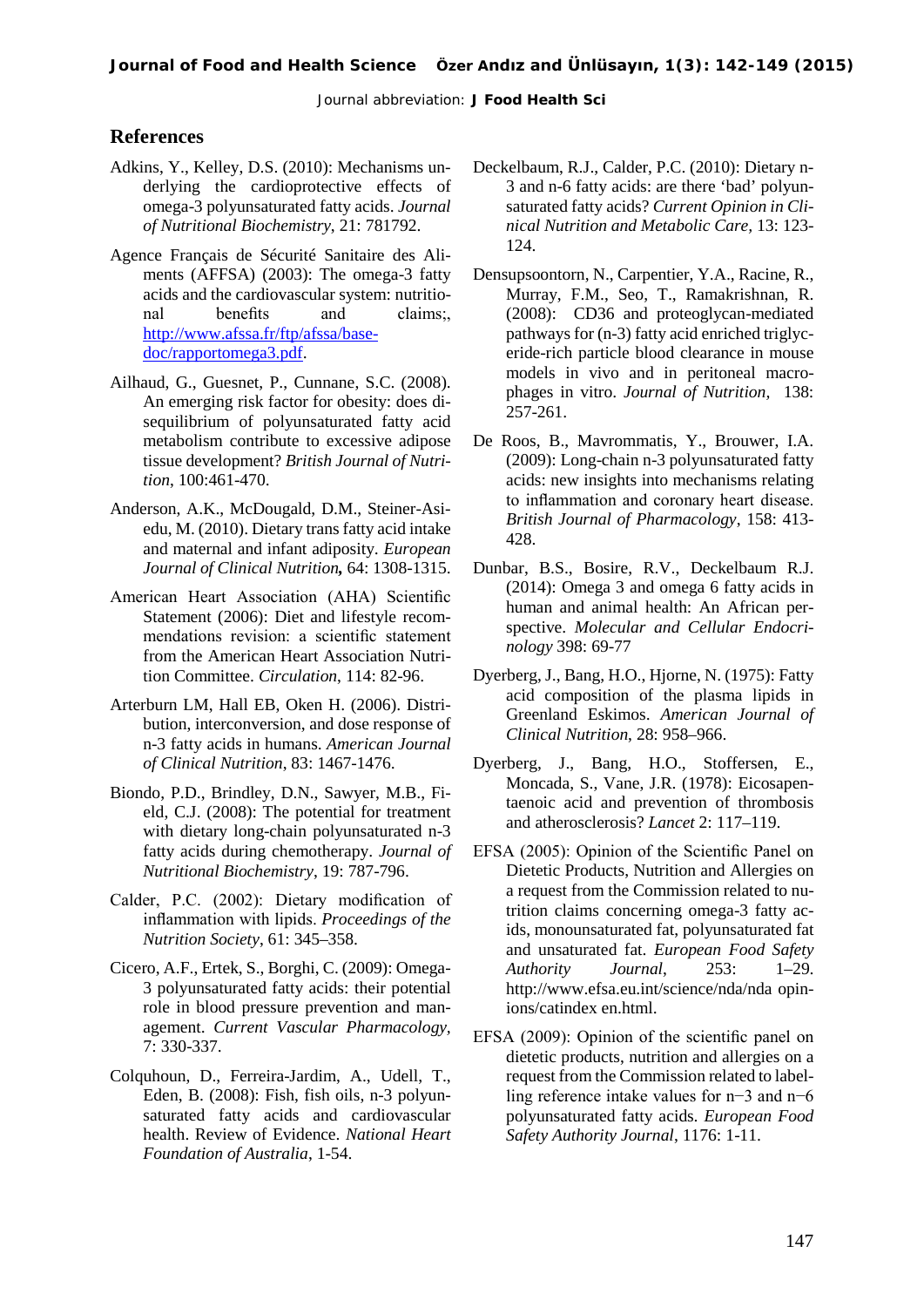#### **Journal of Food and Health Science Özer Andız and Ünlüsayın, 1(3): 142-149 (2015)**

Journal abbreviation: **J Food Health Sci**

- Francois, C.A., Connor, S.L., Bolewicz, L.C., Connor, W.E. (2003): Supplementing lactating women with flaxseed oil does not increase docosahexaenoic acid in their milk. *American Journal of Clinical Nutrition*, 77: 226-33.
- Freeman, M.P. (2006): Omega-3 fatty acids and perinatal depression: A review of the literature and recommendations for future research Prostaglandins, *Leukotrienes and Essential Fatty Acids* 75: 291-297.
- Goyens, P.L., Spilker, M.E., Zock, P.L., Katan, M.B., Mensink, R.P. (2005): Compartmental modeling to quantify alpha-linolenic acid conversion after longer term intake of multiple tracer boluses. *Journal of Lipid Research,* 46: 1474-1483.
- Holub, D. J., Holub, B.J. (2004): Omega3 fatty acids from fish oils and cardiovascular disease. *Molecular and Cellular Biochemistry*, 263: 217-225.
- Kris-Etherton, P.M., Harris, W.S., Appel, L.J. (2002): American Heart Association, Nutrition Committee. Fish consumption, fish oil, omega-3 fatty acids, and cardiovascular disease. *Circulation*, 106: 2747-2757.
- Kris-Etherton, P.M. (1999): Monounsaturated fatty acids and risk of cardiovascular disease. *Circulation,* 100: 1253-1258.
- Kris-Etherton, P.M., Harris, W.S., Appel, L.J., AHA Nutrition Committee, American Heart Association. (2003): Omega-3 fatty acids and cardiovascular disease: new recommendations from the American Heart Association. *Arteriosclerosis, Thrombosis, and Vascular Biology,* 23: 151-152.
- Makhoul, Z., Kristal, A.R., Gulati, R., Luick, B., Bersamin, A., O'Brien, D., et al. (2011): Associations of obesity with triglycerides and C-reactive protein are attenuated in adults with high red blood cell eicosapentaenoic and docosahexaenoic acids. *European Journal of Clinical Nutrition,* 65: 808-817.
- Marangell, L.B., Martinez, J.M., Zboyan, H.A. Chong, H., Puryear, L.J. (2004): Omega-3 fatty acids for the prevention of postpartum depression: negative data from a preliminary, open-label pilot study, *Depress Anxiety*  19(1): 20-23.
- Massiera, F., Saint-Marc, P., Seydoux, J., Murata, T., Kobayashi, T., Narumiya, S., et al. (2003): Arachidonic acid and prostacyclin signaling promote adipose tissue development: a human health concern? *Journal of Lipid Research,* 44: 271-279.
- McGregor, J.A., Allen, K.G.D., Mary, A.H., Reece, M., Wheeler, M., French, J.I., Morrison, J. (2001): The omega-3 story: nutritional prevention of preterm birth and other adverse pregnancy outcomes. *Obstetrical & Gynecological Survey*, 56: 1-13.
- Mozaffarian, D., Ascherio, A., Hu, F. B., Stampfer, M. J., Willett, W. C., Siscovick, D. S. (2005): Interplay between different polyunsaturated fatty acids and risk of coronary heart disease in men. *Circulation*, 111: 157– 164.
- Muhlhausler, B.S., Ailhaud, G.P. (2013): Omega-6 polyunsaturated fatty acids and the early origins of obesity. *Current Opinion in Endocrinology, Diabetes and Obesity,* 20: 56-61.
- Murray-Taylor, F.M., Ho, Y.Y., Densupsoontorn, N., Chang, C.L., Deckelbaum, R.J., Seo, T. (2010): n-3, but not n-6 lipid particle uptake requires cell surface anchoring. *Biochemical and Biophysical Research Communications,* 392: 135-139.
- Nikolakopoulou, Z., Nteliopoulos, G., Michael-Titus, A.T., Parkinson, E.K. (2013): Omega-3 polyunsaturated fatty acids selectively inhibit growth in neoplastic oral keratinocytes by differentially activating ERK1/2. *Carcinogenesis*, 34: 2716-2725.
- Rubio-Rodríguez, N., Beltrán, S., Jaime, I., de Diego, M.S., Sanz, T.M., Carballido, J.R. (2010): Production of omega-3 polyunsaturated fatty acid concentrates: A review, *Innovative Food Science and Emerging Technologies* 11: 1-12.
- Rix, T.A., Christensen, J.H., Schmidt, E.B. (2013): Omega-3 fatty acids and cardiac arrhythmias. *Current Opinion in Clinical Nutrition and Metabolic Care,* 16: 168-173.
- Simopoulos, A.P. (2002): Omega-3 fatty acids and cardiovascular disease: The epidemiological evidence. *Environmental Health and Preventive Medicine*, 6: 203-209.
- Simopoulos, A.P. (2006): Evolutionary aspects of diet, the omega-6/omega-3 ratio and genetic